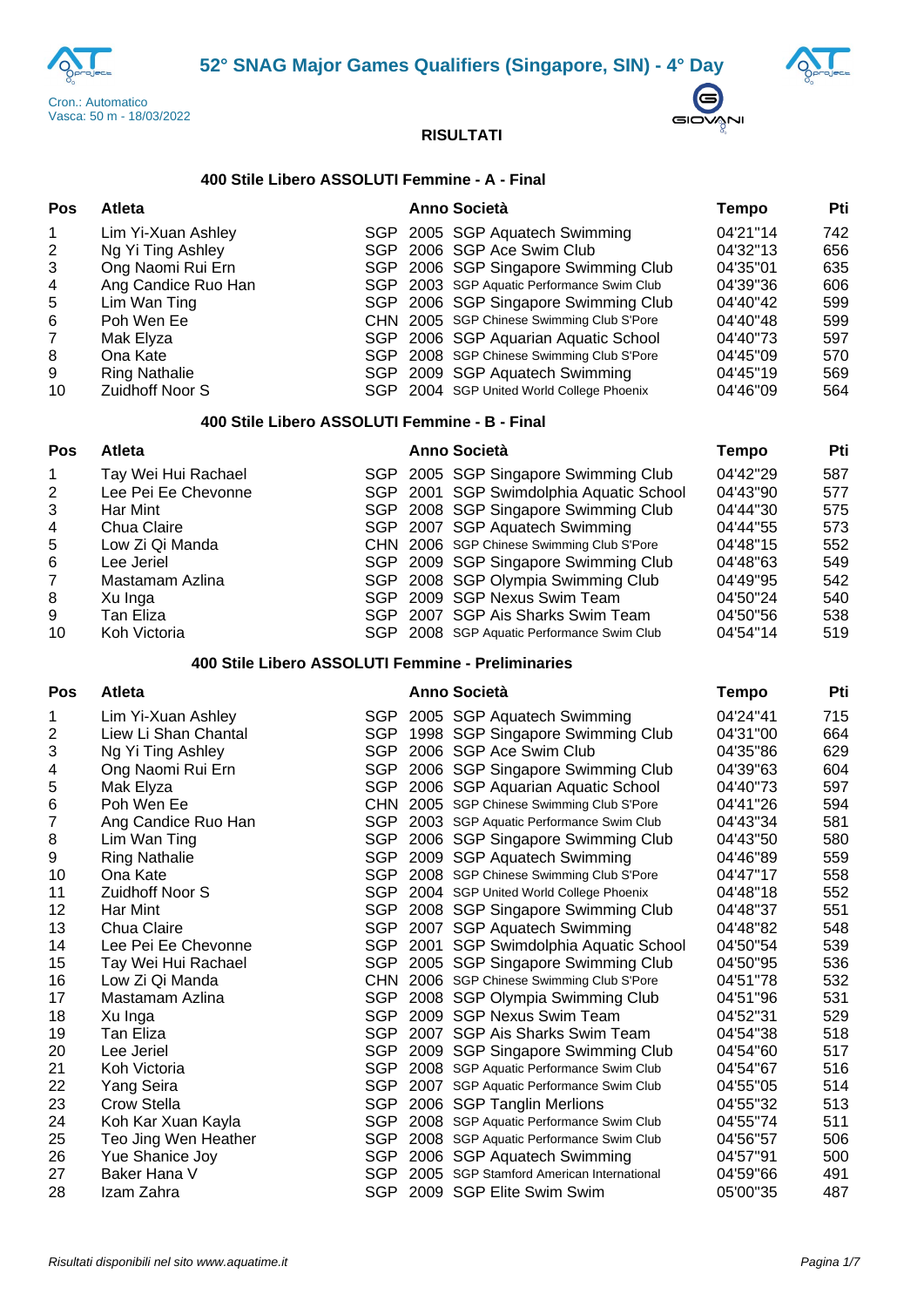





| 29                                    | Lee Xuan Ying         |  |  | SGP 2007 SGP Ace Swim Club                | 05'00"75 | 486 |  |  |  |
|---------------------------------------|-----------------------|--|--|-------------------------------------------|----------|-----|--|--|--|
| 30                                    | Meines Jill Josephine |  |  | SGP 2007 SGP Ofs Swim Team                | 05'04"09 | 470 |  |  |  |
| -31                                   | Flosi Kamryn          |  |  | SGP 2008 SGP Aquatech Swimming            | 05'06"75 | 458 |  |  |  |
| 32                                    | Koh Kai Lin           |  |  | SGP 2007 SGP Aquatic Masters Swim Club    | 05'10"89 | 440 |  |  |  |
| 33                                    | Chan Sze Hwi Twila    |  |  | SGP 2006 SGP Chinese Swimming Club S'Pore | 05'14"48 | 425 |  |  |  |
| 34                                    | E Ashlyn Li Hui       |  |  | SGP 2008 SGP Singapore Swimming Club      | 05'16"97 | 415 |  |  |  |
| 35                                    | Ho Zi Rui Lauren      |  |  | SGP 2009 SGP Singapore Swimming Club      | 05'20"89 | 400 |  |  |  |
| 200 Misti ASSOLUTI Maschi - A - Final |                       |  |  |                                           |          |     |  |  |  |

| Pos | Atleta                 |  | <b>Anno Società</b>                        | Tempo    | Pti |  |
|-----|------------------------|--|--------------------------------------------|----------|-----|--|
|     | Ang Maximillian Wei    |  | SGP 2001 SGP Aquatic Masters Swim Club     | 02'02"66 | 802 |  |
|     | Pang Sheng Jun         |  | SGP 1992 SGP Aquatech Swimming             | 02'04"10 | 775 |  |
| 3   | Cassin Jack            |  | SGP 2004 SGP Nexus Swim Team               | 02'05"43 | 750 |  |
| 4   | <b>Schuster Connor</b> |  | SGP 2005 SGP Aquatic Performance Swim Club | 02'08"78 | 693 |  |
| 5   | Loo Russell            |  | SGP 2005 SGP Aquatech Swimming             | 02'09"31 | 685 |  |
| 6   | Lium Jerald            |  | SGP 2004 SGP Aquatic Masters Swim Club     | 02'10"75 | 662 |  |
|     | Cheng Reagan           |  | CHN 2008 SGP Chinese Swimming Club S'Pore  | 02'10"80 | 662 |  |
| 8   | Chiam Cohen Barron     |  | SGP 2006 SGP Singapore Swimming Club       | 02'10"87 | 660 |  |
| 9   | Adeney Michael         |  | SGP 2003 SGP Nexus Swim Team               | 02'11"02 | 658 |  |
| 10  | Tay Zackery Quan Long  |  | SGP 2005 SGP Chinese Swimming Club S'Pore  | 02'11"64 | 649 |  |

#### **200 Misti ASSOLUTI Maschi - B - Final**

| <b>Pos</b>     | <b>Atleta</b>              |  |  | <b>Anno Società</b>                        | Tempo    | Pti |  |
|----------------|----------------------------|--|--|--------------------------------------------|----------|-----|--|
| $\overline{1}$ | <b>Chrisstoffels Niels</b> |  |  | SGP 2003 SGP Nexus Swim Team               | 02'10"23 | 670 |  |
| 2              | Tan Ephraim                |  |  | SGP 2004 SGP Aquatic Performance Swim Club | 02'10"33 | 669 |  |
| 3              | Chan Bernard Ming Jun      |  |  | SGP 2004 SGP Aquatic Performance Swim Club | 02'12"68 | 634 |  |
| $\overline{4}$ | Tan Yi Xu Bradley          |  |  | SGP 2002 SGP Aquatech Swimming             | 02'14"11 | 614 |  |
| 5              | Ong Chen Jie Marcus        |  |  | CHN 2006 SGP Chinese Swimming Club S'Pore  | 02'14"68 | 606 |  |
| 6              | Goh Lachlan                |  |  | SGP 2005 SGP Aquatech Swimming             | 02'16"88 | 577 |  |
| 7              | Yu Lennon                  |  |  | SGP 2006 SGP Swimdolphia Aquatic School    | 02'18"25 | 560 |  |
| 8              | Wong Glenden               |  |  | SGP 2006 SGP Aquatic Performance Swim Club | 02'18"37 | 559 |  |
| 9              | Tan Jon En Sergio          |  |  | SGP 2006 SGP Aquatech Swimming             | 02'19"58 | 544 |  |
| 10             | Lim Ryan Wei Ming          |  |  | SGP 2007 SGP Singapore Swimming Club       | 02'20"17 | 537 |  |

### **200 Misti ASSOLUTI Maschi - Preliminaries**

### **Pos Atleta Anno Società Tempo Pti** 1 Pang Sheng Jun SGP 1992 SGP Aquatech Swimming 02'04"42 769 Cassin Jack SGP 2004 SGP Nexus Swim Team 02'07''23 719 Ang Maximillian Wei SGP 2001 SGP Aquatic Masters Swim Club 02'09''55 681 4 Tay Zackery Quan Long SGP 2005 SGP Chinese Swimming Club S'Pore 02'11"29 654 Lium Jerald SGP 2004 SGP Aquatic Masters Swim Club 02'11''30 654 Oh Rui Zhi Ritchie SGP 2002 SGP Aquatic Performance Swim Club 02'11''68 648 7 Cheng Reagan CHN 2008 SGP Chinese Swimming Club S'Pore 02'12"37 638 Adeney Michael SGP 2003 SGP Nexus Swim Team 02'12''48 637 9 Schuster Connor SGP 2005 SGP Aquatic Performance Swim Club 02'12"52 636 10 Loo Russell **SGP 2005 SGP Aquatech Swimming** 02'12"76 633 Chiam Cohen Barron SGP 2006 SGP Singapore Swimming Club 02'12''86 631 Chrisstoffels Niels SGP 2003 SGP Nexus Swim Team 02'13''19 627 Ng Yi Wang SGP 2005 SGP Aquatic Performance Swim Club 02'13''43 623 14 Tan Ephraim **SGP 2004 SGP Aquatic Performance Swim Club** 02'14"79 Chan Bernard Ming Jun SGP 2004 SGP Aquatic Performance Swim Club 02'14''95 602 Goh Lachlan SGP 2005 SGP Aquatech Swimming 02'15''76 592 17 Ong Yi Hao Terence SGP 2004 SGP Aquatic Performance Swim Club 02'15"99 589 Ong Chen Jie Marcus CHN 2006 SGP Chinese Swimming Club S'Pore 02'16''33 584 19 Tan Yi Xu Bradley **SGP 2002 SGP Aquatech Swimming** 02'17"50 569 20 Yu Lennon SGP 2006 SGP Swimdolphia Aquatic School 02'17"62 568 21 Wong Glenden SGP 2006 SGP Aquatic Performance Swim Club 02'18"89 552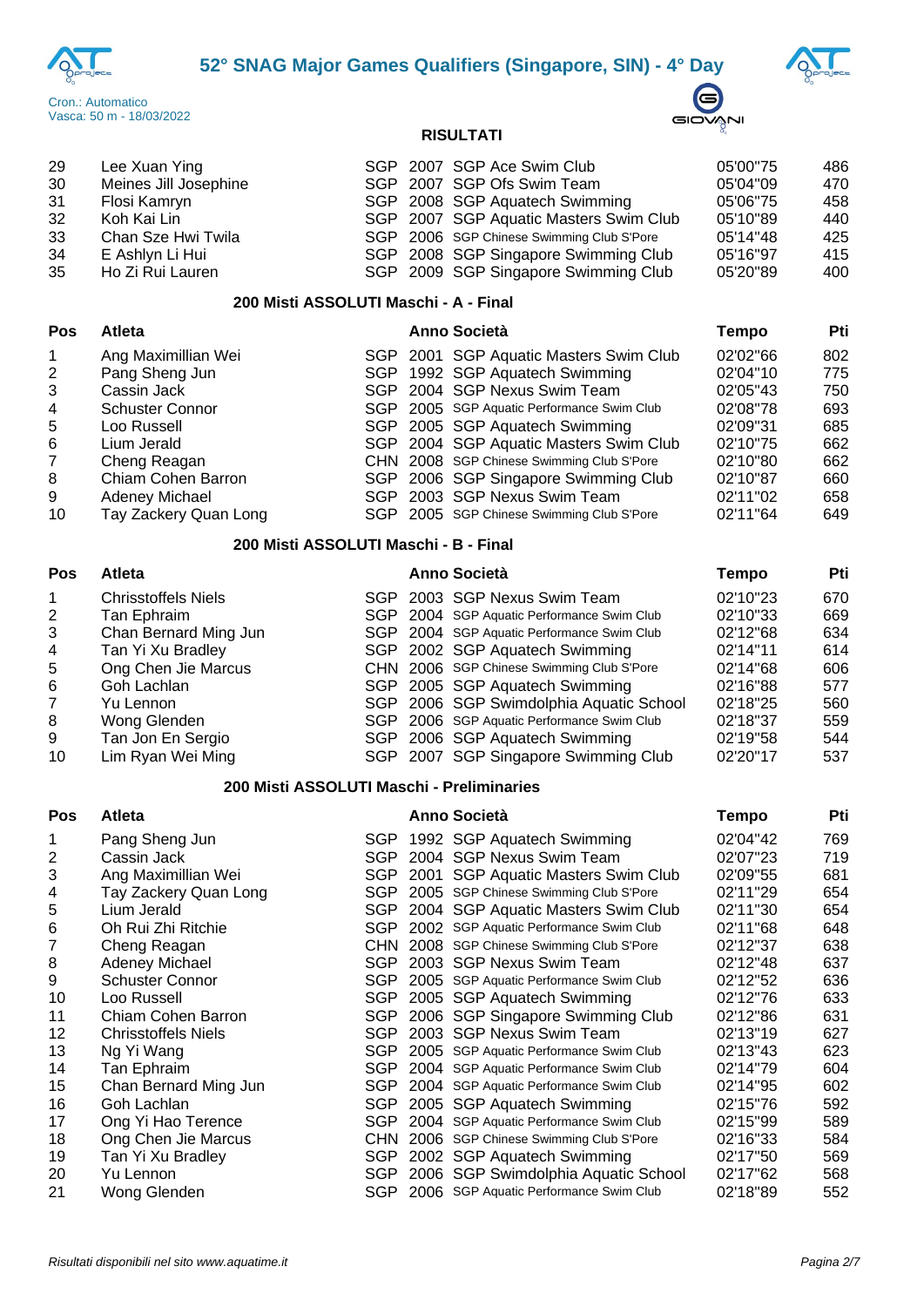





| 22 | Soo Yik Hoi Damien |      | SGP 2007 SGP Aquatic Performance Swim Club | 02'19"01 | 551 |
|----|--------------------|------|--------------------------------------------|----------|-----|
| 23 | Diermayr Lucas     |      | SGP 2004 SGP United World College Phoenix  | 02'19"91 | 540 |
| 24 | Lim Ryan Wei Ming  |      | SGP 2007 SGP Singapore Swimming Club       | 02'19"97 | 540 |
| 25 | Tan Jon En Sergio  |      | SGP 2006 SGP Aquatech Swimming             | 02'20"25 | 537 |
| 26 | Martynyuk Ivan     |      | SGP 2006 SGP Aquatic Performance Swim Club | 02'20"65 | 532 |
| 27 | Makela Rasmus P    |      | SGP 2004 SGP Uwcesea Swim Club             | 02'21"05 | 527 |
| 28 | Koh Wen Kang Aidan |      | SGP 2008 SGP Olympia Swimming Club         | 02'21"29 | 525 |
| 29 | Yin Joshua Hao Zhe |      | SGP 2007 SGP Pacific Swimming Club         | 02'21"37 | 524 |
| 30 | Tan Sage           |      | SGP 2005 SGP Ace Swim Club                 | 02'22"36 | 513 |
| 31 | Terao Kento        |      | SGP 2006 SGP Uwcesea Swim Club             | 02'22"81 | 508 |
| 32 | Lee Zane Ricardo   |      | SGP 2007 SGP Chinese Swimming Club S'Pore  | 02'23"30 | 503 |
| 33 | Zarak Jake         |      | SGP 2005 SGP Aquatic Performance Swim Club | 02'23"71 | 499 |
| 34 | Abou Ghannam Karl  | FRA. | 2006 SGP Uwcesea Swim Club                 | 02'23"77 | 498 |
| 35 | Ang Yukai Luke     |      | SGP 2008 SGP Ace Swim Club                 | 02'25"82 | 477 |
| 36 | Wee En Xun Gabriel |      | SGP 2006 SGP Art Aquatics                  | 02'28"85 | 449 |
|    |                    |      |                                            |          |     |

## **50 Farfalla ASSOLUTI Femmine - A - Final**

### **Pos Atleta Anno Società Tempo Pti** Quah Ting Wen SGP 1992 SGP Singapore Swimming Club 00'26''71 765 2 Chan Shi Min Nur Marina SGP 1997 SGP Chinese Swimming Club S<sup>p</sup>ore 00'27"46 704 Yip Sarah Angelique SGP 2003 SGP Singapore Swimming Club 00'28''74 614 4 Leong Kaitlyn Alexandra SGP 2006 SGP Singapore Swimming Club 00'29"11 591 Chang Nou Nou **Chang Nou Nou SGP 2005 SGP Aquatech Swimming** 00'29"11 591<br>Coughnan Millie **COD SGP 2005 SGP Aquatech Swimming** 00'29"18 586 Loughnan Millie SGP 2005 SGP Aquatech Swimming 00'29''18 586 Loo Chloe I SGP 2007 SGP Aquatech Swimming 00'29''28 580 Chong Melanie SGP 2006 SGP Chinese Swimming Club S'Pore 00'29''37 575 Tan Shang Eve SGP 2004 SGP Chinese Swimming Club S'Pore 00'29''55 565 SGP 2003 SGP Chinese Swimming Club S'Pore

### **50 Farfalla ASSOLUTI Femmine - B - Final**

| <b>Pos</b>     | <b>Atleta</b>           | <b>Anno Società</b>            |                                         | Tempo    | Pti |
|----------------|-------------------------|--------------------------------|-----------------------------------------|----------|-----|
| $\overline{1}$ | Kaneko Yuma             | SGP 2006 SGP Nexus Swim Team   |                                         | 00'29"74 | 554 |
| 2              | Leong Jing Ping Crystal |                                | SGP 2004 SGP Swimdolphia Aquatic School | 00'29"76 | 553 |
| $\mathbf{3}$   | Chew En Vivienne        | SGP 2007 SGP Ace Swim Club     |                                         | 00'29"88 | 546 |
| $\overline{4}$ | <b>Ring Nathalie</b>    | SGP 2009 SGP Aquatech Swimming |                                         | 00'30"08 | 535 |
| 5              | Hau Ryae Ning Joella    | SGP 2006 SGP Ace Swim Club     |                                         | 00'30"22 | 528 |
| 6              | Gwee Min Xin            |                                | SGP 2006 SGP Singapore Swimming Club    | 00'30"50 | 513 |
| $\overline{7}$ | <b>Martin Nea</b>       | SGP 2006 SGP Uwcesea Swim Club |                                         | 00'30"55 | 511 |
| 8              | Koh Ashley              |                                | SGP 2008 SGP Singapore Swimming Club    | 00'30"56 | 510 |
| 9              | Yau Mei Hui Tricia      | SGP 2005 SGP Aquatech Swimming |                                         | 00'30"63 | 507 |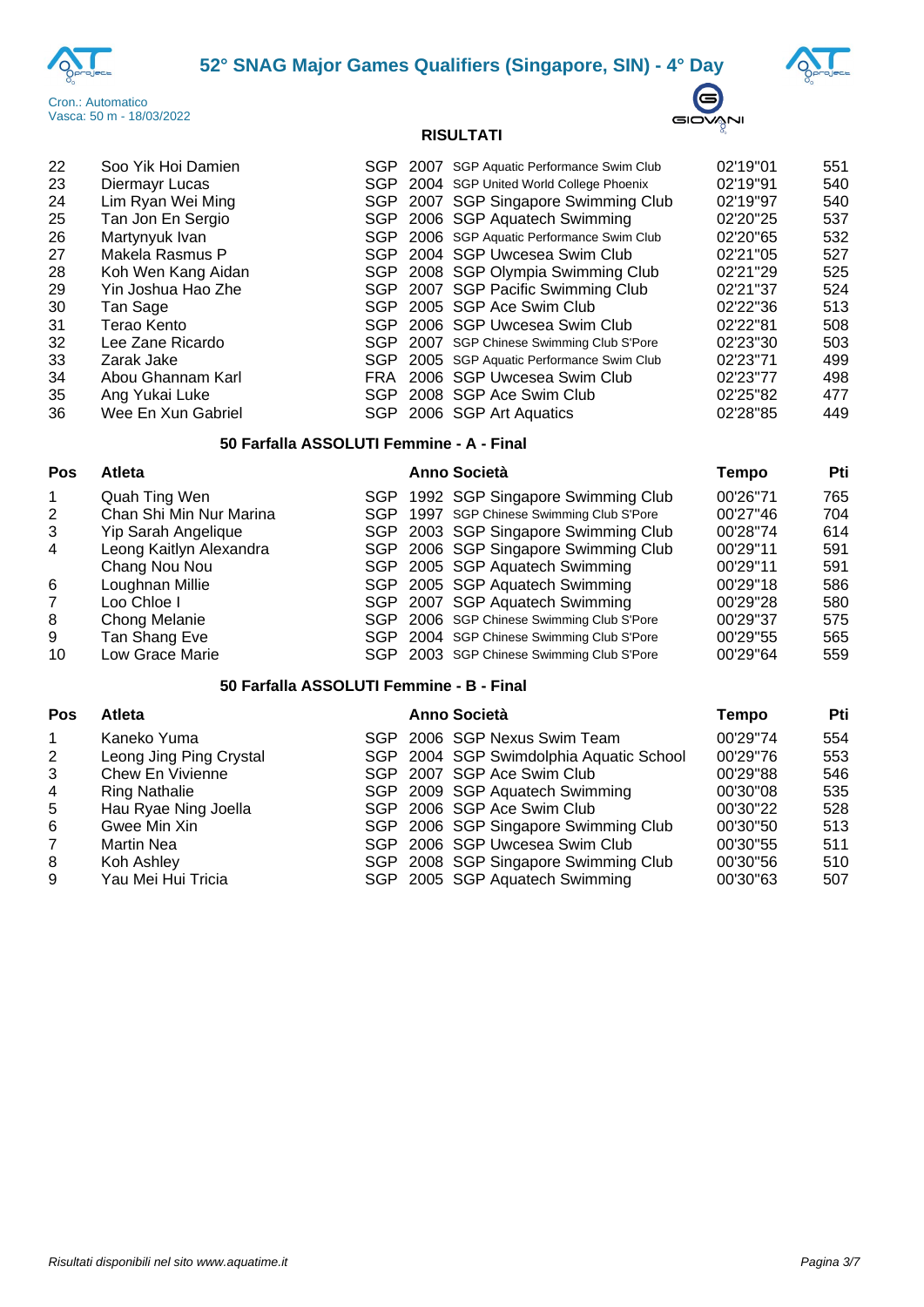





## **50 Farfalla ASSOLUTI Femmine - Preliminaries**

| Pos            | <b>Atleta</b>                |            | Anno Società                                 | <b>Tempo</b> | Pti |
|----------------|------------------------------|------------|----------------------------------------------|--------------|-----|
| 1              | Quah Ting Wen                | SGP        | 1992 SGP Singapore Swimming Club             | 00'27"01     | 739 |
| 2              | Chan Shi Min Nur Marina      |            | SGP 1997 SGP Chinese Swimming Club S'Pore    | 00'27"85     | 674 |
| 3              | Yip Sarah Angelique          |            | SGP 2003 SGP Singapore Swimming Club         | 00'29"23     | 583 |
| 4              | Leong Kaitlyn Alexandra      | SGP        | 2006 SGP Singapore Swimming Club             | 00'29"28     | 580 |
| 5              | Loo Chloe I                  |            | SGP 2007 SGP Aquatech Swimming               | 00'29"32     | 578 |
| 6              | Loughnan Millie              |            | SGP 2005 SGP Aquatech Swimming               | 00'29"38     | 574 |
| $\overline{7}$ | Chang Nou Nou                |            | SGP 2005 SGP Aquatech Swimming               | 00'29"43     | 572 |
| 8              | Chong Melanie                |            | SGP 2006 SGP Chinese Swimming Club S'Pore    | 00'29"77     | 552 |
| 9              | Tan Shang Eve                |            | SGP 2004 SGP Chinese Swimming Club S'Pore    | 00'29"83     | 549 |
| 10             | Low Grace Marie              | <b>SGP</b> | 2003 SGP Chinese Swimming Club S'Pore        | 00'29"84     | 548 |
| 11             | Leong Jing Ping Crystal      |            | SGP 2004 SGP Swimdolphia Aquatic School      | 00'29"87     | 547 |
| 12             | Kaneko Yuma                  |            | SGP 2006 SGP Nexus Swim Team                 | 00'30"05     | 537 |
| 13             | <b>Chew En Vivienne</b>      |            | SGP 2007 SGP Ace Swim Club                   | 00'30"10     | 534 |
| 14             | Mak Elyza                    |            | SGP 2006 SGP Aquarian Aquatic School         | 00'30"13     | 533 |
| 15             | <b>Ring Nathalie</b>         |            | SGP 2009 SGP Aquatech Swimming               | 00'30"18     | 530 |
| 16             | Hau Ryae Ning Joella         |            | SGP 2006 SGP Ace Swim Club                   | 00'30"25     | 526 |
| 17             | Koh Ashley                   |            | SGP 2008 SGP Singapore Swimming Club         | 00'30"38     | 520 |
| 18             | Martin Nea                   |            | SGP 2006 SGP Uwcesea Swim Club               | 00'30"48     | 514 |
| 19             | Gwee Min Xin                 |            | SGP 2006 SGP Singapore Swimming Club         | 00'30"65     | 506 |
|                | Yau Mei Hui Tricia           | SGP        | 2005 SGP Aquatech Swimming                   | 00'30"65     | 506 |
| 21             | Taguchi Julia Chiyo          |            | SGP 2008 SGP Singapore Swimming Club         | 00'30"70     | 503 |
| 22             | Ng Phoebe                    |            | SGP 2007 SGP Aquatech Swimming               | 00'30"76     | 500 |
| 23             | Mastamam Azlina              |            | SGP 2008 SGP Olympia Swimming Club           | 00'30"93     | 492 |
| 24             | Cheong Tze Ing Chloe         |            | SGP 2002 SGP Singapore Swimming Club         | 00'31"04     | 487 |
| 25             | Ngoi Emily Seok Yen          |            | SGP 2006 SGP Aquatech Swimming               | 00'31"11     | 484 |
| 26             | Iskandar Zafirah Dzulkarnain |            | SGP 2005 SGP Aquatic Performance Swim Club   | 00'31"13     | 483 |
| 27             | Wong Alyssa                  |            | SGP 2003 SGP Uwcesea Swim Club               | 00'31"14     | 482 |
| 28             | Izam Zahra                   |            | SGP 2009 SGP Elite Swim Swim                 | 00'31"29     | 475 |
| 29             | Yeo Rachael Ying Xuan        | SGP        | 2006 SGP Pacific Swimming Club               | 00'31"32     | 474 |
| 30             | Goh Muse                     | <b>SGP</b> | 2007 SGP Aquatech Swimming                   | 00'31"53     | 465 |
| 31             | Teo Jin Yin Yvette           |            | SGP 2004 SGP Chinese Swimming Club S'Pore    | 00'31"58     | 462 |
| 32             | Teo Jing Wen Heather         |            | SGP 2008 SGP Aquatic Performance Swim Club   | 00'31"59     | 462 |
| 33             | Ang Dasha                    |            | SGP 2004 SGP Elite Swim Swim                 | 00'31"67     | 459 |
| 34             | Smith Isabelle L             |            | SGP 2006 SGP United World College Phoenix    | 00'31"91     | 448 |
| 35             | Some Xuan Hui Lynette        |            | SGP 2007 SGP Chinese Swimming Club S'Pore    | 00'31"92     | 448 |
| 36             | Yang Seira                   |            | SGP 2007 SGP Aquatic Performance Swim Club   | 00'32"07     | 442 |
| 37             | <b>Bright Alvarez Emma</b>   |            | SGP 2006 SGP Stamford American International | 00'32"66     | 418 |
| 38             | Ong Jing Qi R'Yen            |            | SGP 2007 SGP Chinese Swimming Club S'Pore    | 00'33"27     | 395 |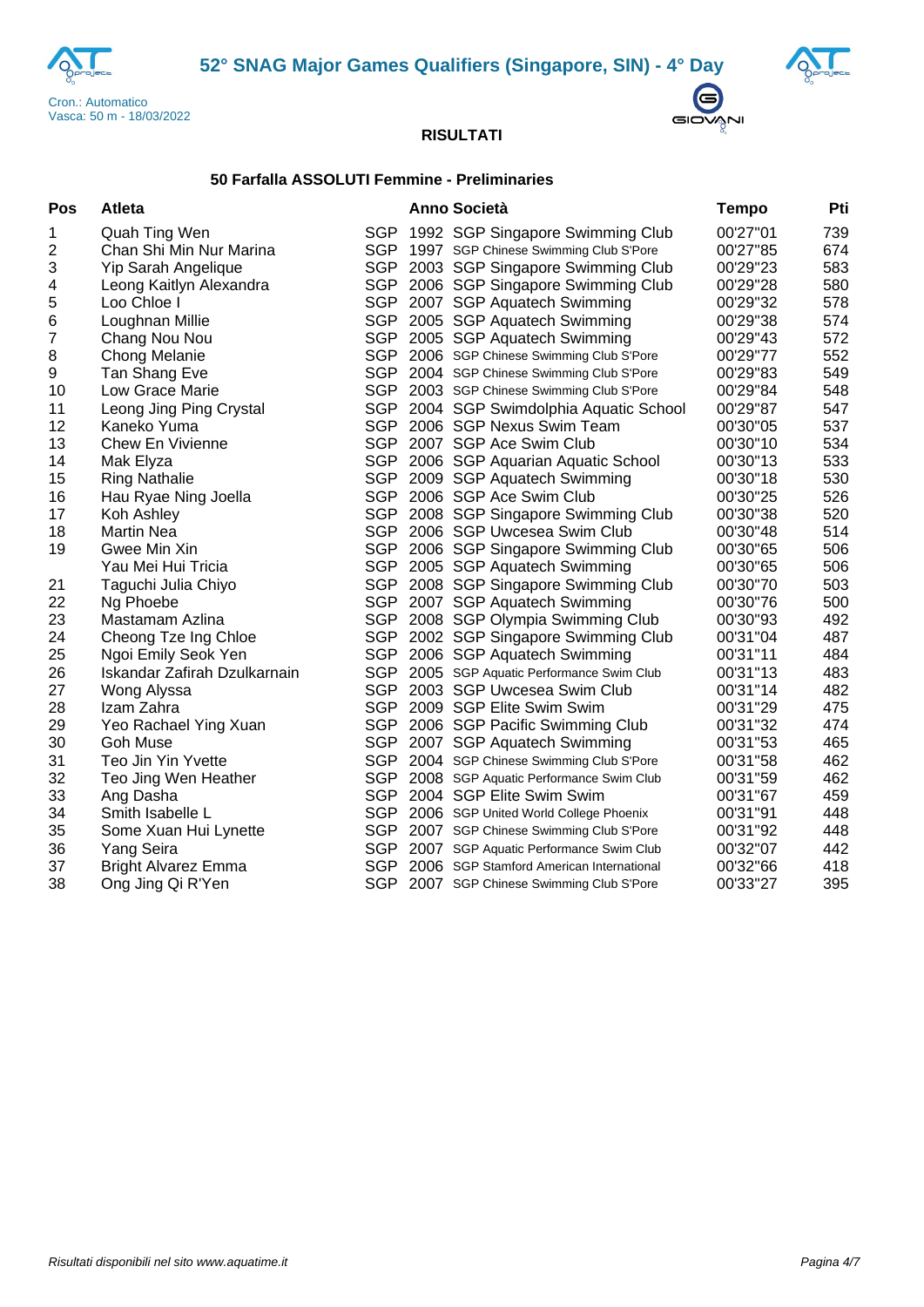





## **200 Rana ASSOLUTI Maschi - A - Final**

| Pos                                                          | <b>Atleta</b>                                                                                                                                                                                     |     | Anno Società                                                                                                                                                                                                                                                                                                                                                                                                    | <b>Tempo</b>                                                                                                         | Pti                                                                |
|--------------------------------------------------------------|---------------------------------------------------------------------------------------------------------------------------------------------------------------------------------------------------|-----|-----------------------------------------------------------------------------------------------------------------------------------------------------------------------------------------------------------------------------------------------------------------------------------------------------------------------------------------------------------------------------------------------------------------|----------------------------------------------------------------------------------------------------------------------|--------------------------------------------------------------------|
| 1<br>2<br>3<br>4<br>5<br>6<br>$\overline{7}$<br>8<br>9<br>10 | Ang Maximillian Wei<br>Ko Qi Hao Jayden<br>Ong Wei Ern Jordan<br>Lin Hayden<br>Lim Yong Jie Joshua<br>Chiam Cohen Barron<br>Oh Rui Zhi Ritchie<br>Ong Yi Hao Terence<br>Ng Yi Wang<br>Goh Lachlan |     | SGP 2001 SGP Aquatic Masters Swim Club<br>SGP 2005 SGP Singapore Swimming Club<br>SGP 2005 SGP Ace Swim Club<br>SGP 2005 SGP Aquatech Swimming<br>CHN 2004 SGP Chinese Swimming Club S'Pore<br>SGP 2006 SGP Singapore Swimming Club<br>SGP 2002 SGP Aquatic Performance Swim Club<br>SGP 2004 SGP Aquatic Performance Swim Club<br>SGP 2005 SGP Aquatic Performance Swim Club<br>SGP 2005 SGP Aquatech Swimming | 02'13"85<br>02'20"63<br>02'21"20<br>02'23"77<br>02'24"15<br>02'25"03<br>02'25"17<br>02'27"32<br>02'27"80<br>02'30"53 | 836<br>721<br>712<br>675<br>669<br>657<br>655<br>627<br>621<br>588 |
| Pos                                                          | 200 Rana ASSOLUTI Maschi - B - Final<br>Atleta                                                                                                                                                    |     | <b>Anno Società</b>                                                                                                                                                                                                                                                                                                                                                                                             | <b>Tempo</b>                                                                                                         | Pti                                                                |
| 1<br>2<br>3<br>4<br>5<br>6<br>$\overline{7}$<br>8<br>9<br>10 | Chua Tristan<br>Ho Chong Yan<br>Tay Ethan<br>Lim Yu Le Lucas<br>Lim Tao Yuan Ryan<br>Wilks Lachlin<br>Tan Benjamin<br>Lim Tz Rei Marcus<br>Liaw Davian<br>Ng Reyes                                |     | SGP 2006 SGP Aquatech Swimming<br>SGP 2007 SGP Aquatech Swimming<br>CHN 2006 SGP Chinese Swimming Club S'Pore<br>SGP 2007 SGP Chinese Swimming Club S'Pore<br>SGP 2001 SGP Singapore Swimming Club<br>SGP 2006 SGP Nexus Swim Team<br>CHN 2008 SGP Chinese Swimming Club S'Pore<br>SGP 2006 SGP Singapore Swimming Club<br>SGP 2008 SGP Aquatech Swimming<br>SGP 2006 SGP Aquatech Swimming                     | 02'27"39<br>02'27"80<br>02'30"90<br>02'31"65<br>02'32"68<br>02'33"87<br>02'34"22<br>02'36"22<br>02'36"29<br>02'37"08 | 626<br>621<br>583<br>575<br>563<br>550<br>546<br>526<br>525<br>517 |
|                                                              | 200 Rana ASSOLUTI Maschi - Preliminaries                                                                                                                                                          |     |                                                                                                                                                                                                                                                                                                                                                                                                                 |                                                                                                                      |                                                                    |
| Pos                                                          | <b>Atleta</b>                                                                                                                                                                                     |     | <b>Anno Società</b>                                                                                                                                                                                                                                                                                                                                                                                             | <b>Tempo</b>                                                                                                         | Pti                                                                |
| 1<br>2<br>3<br>4<br>5<br>6<br>7<br>8                         | Ang Maximillian Wei<br>Ko Qi Hao Jayden<br>Ong Wei Ern Jordan<br>Lin Hayden<br>Ong Yi Hao Terence<br>Chiam Cohen Barron<br>Oh Rui Zhi Ritchie<br>Lim Yong Jie Joshua                              |     | SGP 2001 SGP Aquatic Masters Swim Club<br>SGP 2005 SGP Singapore Swimming Club<br>SGP 2005 SGP Ace Swim Club<br>SGP 2005 SGP Aquatech Swimming<br>SGP 2004 SGP Aquatic Performance Swim Club<br>SGP 2006 SGP Singapore Swimming Club<br>SGP 2002 SGP Aquatic Performance Swim Club<br>CHN 2004 SGP Chinese Swimming Club S'Pore                                                                                 | 02'20"21<br>02'22"40<br>02'23"62<br>02'25"33<br>02'27"26<br>02'28"32<br>02'28"46<br>02'28"58                         | 727<br>694<br>677<br>653<br>628<br>614<br>613<br>611               |
| 9<br>10<br>11<br>12<br>13<br>14<br>15                        | Goh Lachlan<br>Ng Yi Wang<br>Ho Chong Yan<br>Tay Ethan<br>Chua Tristan<br>Lim Yu Le Lucas<br>Tan Benjamin                                                                                         | SGP | SGP 2005 SGP Aquatech Swimming<br>2005 SGP Aquatic Performance Swim Club<br>SGP 2007 SGP Aquatech Swimming<br>CHN 2006 SGP Chinese Swimming Club S'Pore<br>SGP 2006 SGP Aquatech Swimming<br>SGP 2007 SGP Chinese Swimming Club S'Pore<br>CHN 2008 SGP Chinese Swimming Club S'Pore                                                                                                                             | 02'29"10<br>02'29"64<br>02'30"39<br>02'30"55<br>02'30"71<br>02'31"71<br>02'33"06                                     | 605<br>598<br>589<br>587<br>586<br>574<br>559                      |
| 16<br>17<br>18<br>19<br>20                                   | Scott Joshua<br>Song Ansel<br>Lim Tao Yuan Ryan<br>Liaw Davian<br><b>Wilks Lachlin</b>                                                                                                            |     | SGP 2005 SGP Dulwich College Singapore<br>SGP 2006 SGP Uwcesea Swim Club<br>SGP 2001 SGP Singapore Swimming Club<br>SGP 2008 SGP Aquatech Swimming<br>SGP 2006 SGP Nexus Swim Team                                                                                                                                                                                                                              | 02'34"59<br>02'35"09<br>02'35"10<br>02'35"52<br>02'37"15                                                             | 543<br>537<br>537<br>533<br>516                                    |
| 21<br>22<br>23<br>24<br>25<br>26                             | Lim Tz Rei Marcus<br>Ng Reyes<br>Soon Jin Guang Colin<br>Lim Cheng Yu<br><b>Birch Oliver</b><br>Ong Yu Xiang Bryan                                                                                |     | SGP 2006 SGP Singapore Swimming Club<br>SGP 2006 SGP Aquatech Swimming<br>SGP 2004 SGP Art Aquatics<br>SGP 2006 SGP Swimdolphia Aquatic School<br>SGP 2007 SGP Uwcesea Swim Club<br>SGP 2009 SGP Pacific Swimming Club                                                                                                                                                                                          | 02'37"55<br>02'39"16<br>02'40"39<br>02'40"92<br>02'43"22<br>02'43"31                                                 | 512<br>497<br>486<br>481<br>461<br>460                             |
| 27<br>28                                                     | Lim Keith Kai Jie<br>Tan Jon En Sergio                                                                                                                                                            |     | SGP 2007 SGP Aquatic Performance Swim Club<br>SGP 2006 SGP Aquatech Swimming                                                                                                                                                                                                                                                                                                                                    | 02'43"52<br>02'43"56                                                                                                 | 458<br>458                                                         |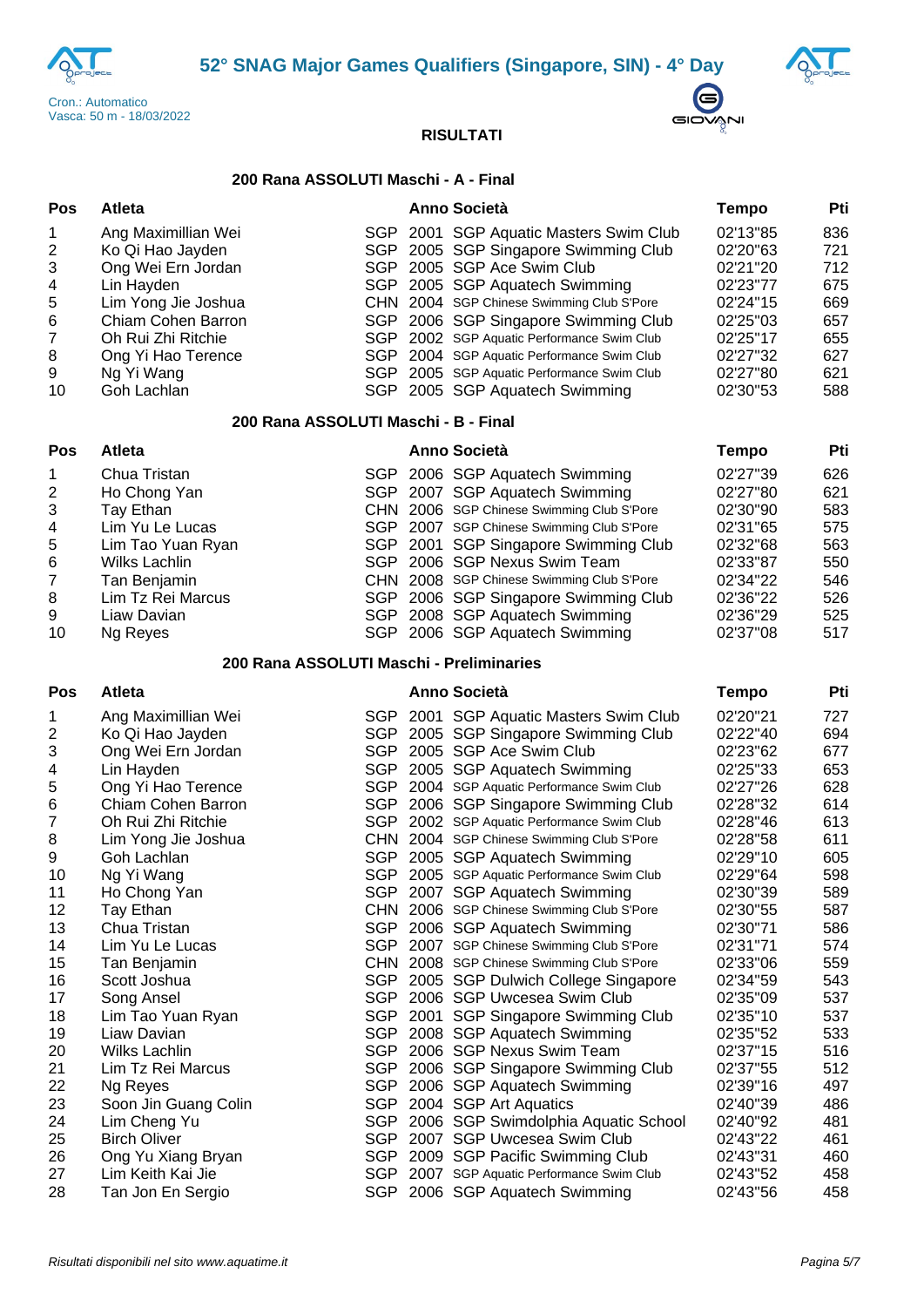





| Pos | <b>Atleta</b>                          |  | <b>Anno Società</b>                        | <b>Tempo</b> | Pti |
|-----|----------------------------------------|--|--------------------------------------------|--------------|-----|
|     | 100 Dorso ASSOLUTI Femmine - A - Final |  |                                            |              |     |
| 36  | Chong Mika Jun Wei                     |  | SGP 2006 SGP Aquatic Masters Swim Club     | 02'51"15     | 400 |
| 35  | Wong Jeremy                            |  | SGP 2006 SGP Aquatic Performance Swim Club | 02'48"85     | 416 |
| 34  | <b>Tan Quentin</b>                     |  | SGP 2005 SGP X Lab                         | 02'47"61     | 426 |
| 33  | Ang Aaron Jonathan                     |  | SGP 2009 SGP Singapore Swimming Club       | 02'46"26     | 436 |
| 32  | Seah Johnavan                          |  | SGP 2007 SGP Aquatech Swimming             | 02'45"70     | 440 |
| -31 | Hee Kejun                              |  | SGP 2008 SGP Singapore Swimming Club       | 02'45"04     | 446 |
| -30 | Terao Kento                            |  | SGP 2006 SGP Uwcesea Swim Club             | 02'44"86     | 447 |
| -29 | Cheah Timothy                          |  | SGP 2008 SGP Singapore Swimming Club       | 02'43"69     | 457 |

| , və                 | анси                 |  |  | AIIIIV VULIGIA                             | I GHIPO  | . . |
|----------------------|----------------------|--|--|--------------------------------------------|----------|-----|
| $\blacktriangleleft$ | Weiler Sastre Carmen |  |  | ESP 2004 SGP Nexus Swim Team               | 01'01"90 | 799 |
| $\overline{2}$       | Quah Jing Wen        |  |  | SGP 2000 SGP Singapore Swimming Club       | 01'04"68 | 700 |
| 3                    | Liew Li Shan Chantal |  |  | SGP 1998 SGP Singapore Swimming Club       | 01'04"98 | 691 |
| $\overline{4}$       | Yeo Bonnie Lu Anne   |  |  | SGP 2004 SGP Chinese Swimming Club S'Pore  | 01'06"09 | 656 |
| 5                    | Rachmadi Carol       |  |  | SGP 2005 SGP Aquatic Performance Swim Club | 01'06"94 | 632 |
| -6                   | Chang Nou Nou        |  |  | SGP 2005 SGP Aquatech Swimming             | 01'08"86 | 580 |
| 7                    | Tan Song Ci Charla   |  |  | SGP 2004 SGP Chinese Swimming Club S'Pore  | 01'09"38 | 567 |
| 8                    | Ye Rou Jing          |  |  | SGP 2004 SGP Swimdolphia Aquatic School    | 01'09"43 | 566 |
| 9                    | Talwalkar Emiko N    |  |  | SGP 2004 SGP United World College Phoenix  | 01'09"51 | 564 |
| 10                   | Sullivan Maile       |  |  | SGP 2007 SGP Aquatic Performance Swim Club | 01'09"78 | 558 |

### **100 Dorso ASSOLUTI Femmine - B - Final**

| Pos            | <b>Atleta</b>          | <b>Anno Società</b> |                                           | Tempo    | Pti |  |
|----------------|------------------------|---------------------|-------------------------------------------|----------|-----|--|
| $\mathbf{1}$   | <b>Bretting Avery</b>  |                     | SGP 2006 SGP The American Club            | 01'10"29 | 545 |  |
| 2              | Cheong Tze Ing Chloe   |                     | SGP 2002 SGP Singapore Swimming Club      | 01'10"60 | 538 |  |
| 3              | Smith Isabelle L       |                     | SGP 2006 SGP United World College Phoenix | 01'11"13 | 526 |  |
| 4              | Albury Zoe             |                     | SGP 2004 SGP Nexus Swim Team              | 01'11"20 | 525 |  |
| 5              | Lye Li Hui Genevieve   |                     | SGP 2001 SGP Singapore Swimming Club      | 01'11"62 | 516 |  |
| 6              | Sin Ying Jie           |                     | SGP 2006 SGP Aquatech Swimming            | 01'11"65 | 515 |  |
| $\overline{7}$ | Ng Charlotte           |                     | SGP 2008 SGP Singapore Swimming Club      | 01'12"59 | 495 |  |
| 8              | Koh Rui Shan Jobey     |                     | SGP 2007 SGP Swimdolphia Aquatic School   | 01'12"83 | 490 |  |
| 9              | <b>Chang Catherine</b> |                     | SGP 2008 SGP Aquatech Swimming            | 01'13"42 | 479 |  |

## **100 Dorso ASSOLUTI Femmine - Preliminaries**

| <b>Pos</b> | <b>Atleta</b>            |            | <b>Anno Società</b>                    | Tempo    | Pti |
|------------|--------------------------|------------|----------------------------------------|----------|-----|
| 1          | Weiler Sastre Carmen     | ESP.       | 2004 SGP Nexus Swim Team               | 01'01"71 | 806 |
| 2          | Quah Jing Wen            | <b>SGP</b> | 2000 SGP Singapore Swimming Club       | 01'05"26 | 682 |
| 3          | Yeo Bonnie Lu Anne       | SGP.       | 2004 SGP Chinese Swimming Club S'Pore  | 01'05"84 | 664 |
| 4          | Liew Li Shan Chantal     | <b>SGP</b> | 1998 SGP Singapore Swimming Club       | 01'05"94 | 661 |
| 5          | Rachmadi Carol           | SGP.       | 2005 SGP Aquatic Performance Swim Club | 01'07"25 | 623 |
| 6          | Talwalkar Emiko N        | SGP        | 2004 SGP United World College Phoenix  | 01'09"25 | 570 |
| 7          | Tan Song Ci Charla       | SGP.       | 2004 SGP Chinese Swimming Club S'Pore  | 01'09"98 | 553 |
| 8          | Chang Nou Nou            | SGP.       | 2005 SGP Aquatech Swimming             | 01'10"10 | 550 |
| 9          | Ye Rou Jing              | <b>SGP</b> | 2004 SGP Swimdolphia Aquatic School    | 01'10"13 | 549 |
| 10         | Sullivan Maile           | SGP.       | 2007 SGP Aquatic Performance Swim Club | 01'10"19 | 548 |
| 11         | <b>Bretting Avery</b>    | SGP.       | 2006 SGP The American Club             | 01'10"30 | 545 |
| 12         | Cheong Tze Ing Chloe     | <b>SGP</b> | 2002 SGP Singapore Swimming Club       | 01'10"78 | 534 |
| 13         | Hau Ryae Ning Joella     | SGP        | 2006 SGP Ace Swim Club                 | 01'10"97 | 530 |
| 14         | Ling Sze Yi Trina        | SGP.       | 2005 SGP Aquatic Masters Swim Club     | 01'11"21 | 525 |
| 15         | Smith Isabelle L         | <b>SGP</b> | 2006 SGP United World College Phoenix  | 01'11"31 | 522 |
| 16         | Sin Ying Jie             | <b>SGP</b> | 2006 SGP Aquatech Swimming             | 01'11"39 | 521 |
| 17         | Lye Li Hui Genevieve     | SGP.       | 2001 SGP Singapore Swimming Club       | 01'11"78 | 512 |
| 18         | <b>Harrison Maddy</b>    | <b>SGP</b> | 2006 SGP Tanglin Merlions              | 01'12"08 | 506 |
| 19         | Yeoh Yeann               | <b>SGP</b> | 2006 SGP Aquatech Swimming             | 01'12"29 | 501 |
| 20         | <b>Harrison Mathilde</b> | SGP        | 2008 SGP Tanglin Merlions              | 01'12"47 | 498 |
| 21         | Albury Zoe               | <b>SGP</b> | 2004 SGP Nexus Swim Team               | 01'12"59 | 495 |